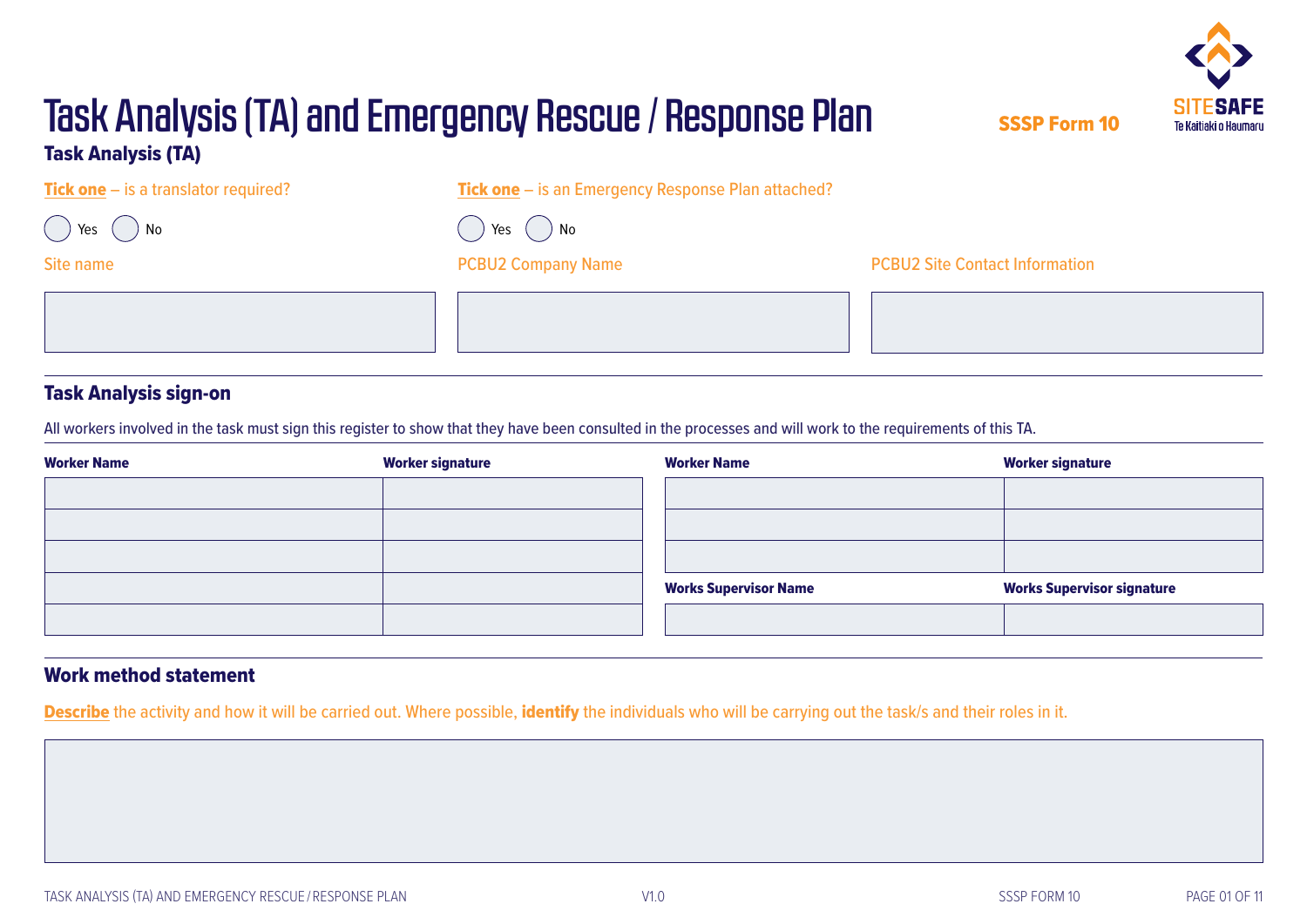

Task Analysis (TA)

| <b>Sequence of basic steps</b>                                                                                  | <b>Potential hazards and risks</b>                                                                   | <b>Initial risk</b>                                                                         | <b>Control methods and level of control</b>                                                                      | <b>Hierarchy of</b><br><b>Control Level</b> | <b>Residual risk</b>                                                                              |
|-----------------------------------------------------------------------------------------------------------------|------------------------------------------------------------------------------------------------------|---------------------------------------------------------------------------------------------|------------------------------------------------------------------------------------------------------------------|---------------------------------------------|---------------------------------------------------------------------------------------------------|
| Describe each step in the activity -<br>most will have 4-8 steps. Follow the<br>flow of the product or process. | Describe the key hazards and risks for each step - there<br>will normally be more than one per step. | What would the risk<br>level be without<br>controls? Refer to the<br>risk assessment matrix | Describe the method/s that will be used to control the risk<br>(refer to the hierarchy of controls for guidance) |                                             | What is the risk level<br>after controls are in<br>place? Refer to the risk<br>assessment matrix. |
| Step 1                                                                                                          | 1a                                                                                                   |                                                                                             |                                                                                                                  |                                             |                                                                                                   |
|                                                                                                                 |                                                                                                      |                                                                                             |                                                                                                                  |                                             |                                                                                                   |
|                                                                                                                 |                                                                                                      |                                                                                             |                                                                                                                  |                                             |                                                                                                   |
|                                                                                                                 | 1 <sub>b</sub>                                                                                       |                                                                                             |                                                                                                                  |                                             |                                                                                                   |
|                                                                                                                 |                                                                                                      |                                                                                             |                                                                                                                  |                                             |                                                                                                   |
|                                                                                                                 |                                                                                                      |                                                                                             |                                                                                                                  |                                             |                                                                                                   |
|                                                                                                                 | 1c                                                                                                   |                                                                                             |                                                                                                                  |                                             |                                                                                                   |
|                                                                                                                 |                                                                                                      |                                                                                             |                                                                                                                  |                                             |                                                                                                   |
|                                                                                                                 |                                                                                                      |                                                                                             |                                                                                                                  |                                             |                                                                                                   |
|                                                                                                                 | 1d                                                                                                   |                                                                                             |                                                                                                                  |                                             |                                                                                                   |
|                                                                                                                 |                                                                                                      |                                                                                             |                                                                                                                  |                                             |                                                                                                   |
|                                                                                                                 |                                                                                                      |                                                                                             |                                                                                                                  |                                             |                                                                                                   |

#### Identify PPE to be used

NOTE: PPE may be used in conjunction with other methods of control but must never be the only method of control. Place a tick next to each item to be used as part of the control process.

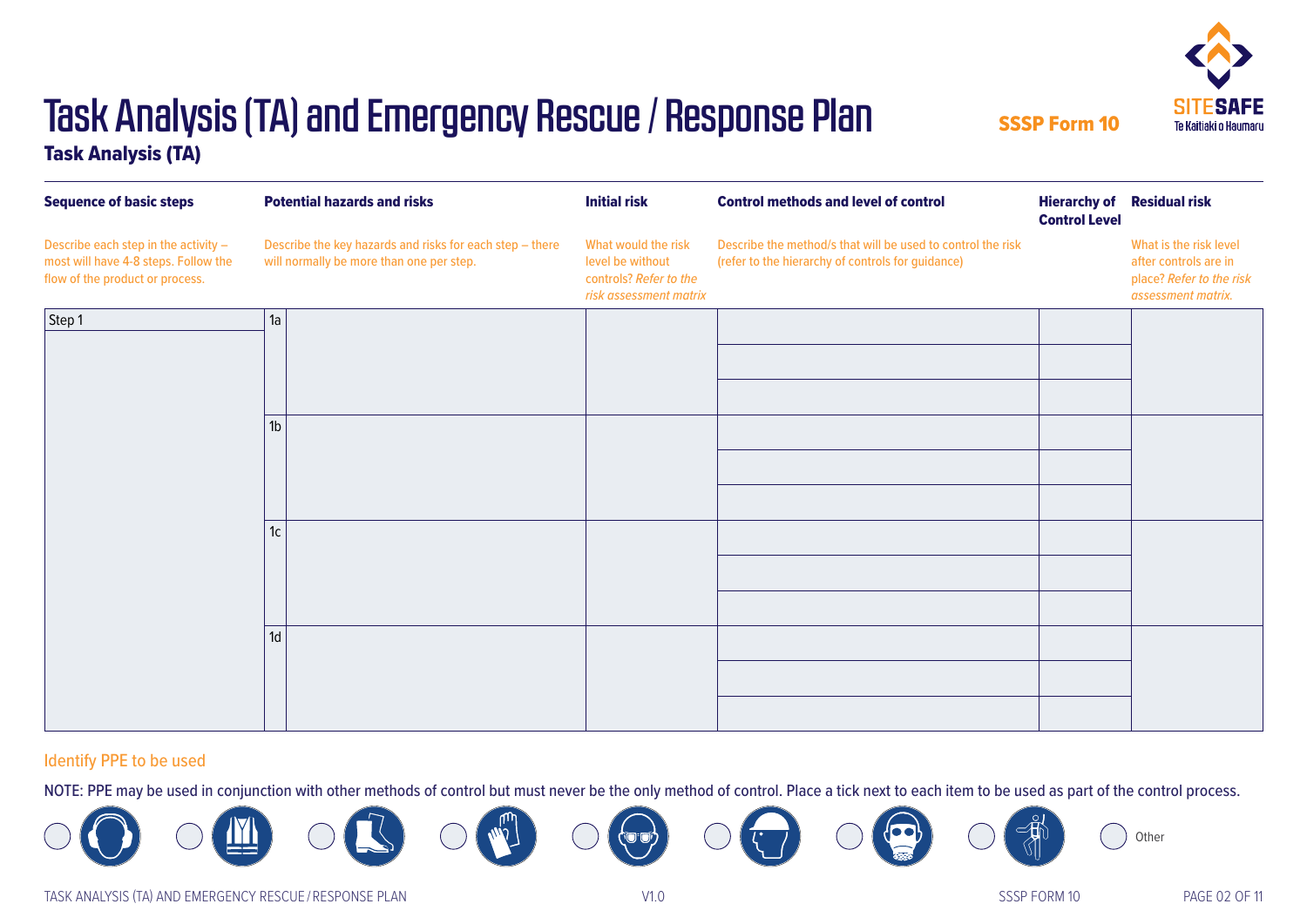

Task Analysis (TA)

| <b>Sequence of basic steps</b>                                                                                  | <b>Potential hazards and risks</b>                                                                   | <b>Initial risk</b>                                                                         | <b>Control methods and level of control</b>                                                                      | <b>Hierarchy of</b><br><b>Control Level</b> | <b>Residual risk</b>                                                                              |
|-----------------------------------------------------------------------------------------------------------------|------------------------------------------------------------------------------------------------------|---------------------------------------------------------------------------------------------|------------------------------------------------------------------------------------------------------------------|---------------------------------------------|---------------------------------------------------------------------------------------------------|
| Describe each step in the activity -<br>most will have 4-8 steps. Follow the<br>flow of the product or process. | Describe the key hazards and risks for each step - there<br>will normally be more than one per step. | What would the risk<br>level be without<br>controls? Refer to the<br>risk assessment matrix | Describe the method/s that will be used to control the risk<br>(refer to the hierarchy of controls for guidance) |                                             | What is the risk level<br>after controls are in<br>place? Refer to the risk<br>assessment matrix. |
| Step 2                                                                                                          | 2a                                                                                                   |                                                                                             |                                                                                                                  |                                             |                                                                                                   |
|                                                                                                                 |                                                                                                      |                                                                                             |                                                                                                                  |                                             |                                                                                                   |
|                                                                                                                 |                                                                                                      |                                                                                             |                                                                                                                  |                                             |                                                                                                   |
|                                                                                                                 | 2b                                                                                                   |                                                                                             |                                                                                                                  |                                             |                                                                                                   |
|                                                                                                                 |                                                                                                      |                                                                                             |                                                                                                                  |                                             |                                                                                                   |
|                                                                                                                 |                                                                                                      |                                                                                             |                                                                                                                  |                                             |                                                                                                   |
|                                                                                                                 | 2c                                                                                                   |                                                                                             |                                                                                                                  |                                             |                                                                                                   |
|                                                                                                                 |                                                                                                      |                                                                                             |                                                                                                                  |                                             |                                                                                                   |
|                                                                                                                 |                                                                                                      |                                                                                             |                                                                                                                  |                                             |                                                                                                   |
|                                                                                                                 | 2d                                                                                                   |                                                                                             |                                                                                                                  |                                             |                                                                                                   |
|                                                                                                                 |                                                                                                      |                                                                                             |                                                                                                                  |                                             |                                                                                                   |
|                                                                                                                 |                                                                                                      |                                                                                             |                                                                                                                  |                                             |                                                                                                   |

#### Identify PPE to be used

NOTE: PPE may be used in conjunction with other methods of control but must never be the only method of control. Place a tick next to each item to be used as part of the control process.

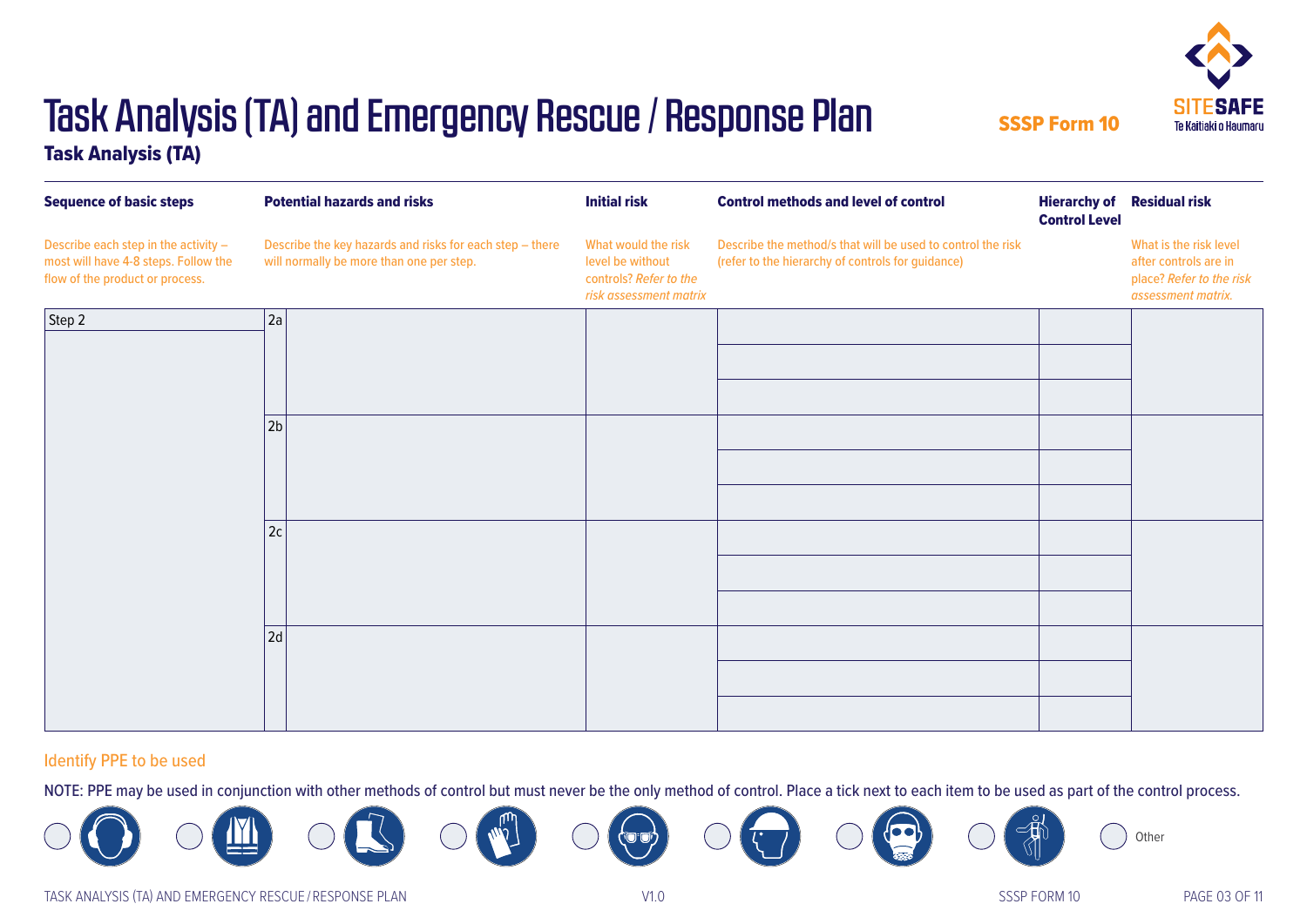

Task Analysis (TA)

| <b>Sequence of basic steps</b>                                                                                  | <b>Potential hazards and risks</b>                                                                   | <b>Initial risk</b>                                                                         | <b>Control methods and level of control</b>                                                                      | <b>Hierarchy of</b><br><b>Control Level</b> | <b>Residual risk</b>                                                                              |
|-----------------------------------------------------------------------------------------------------------------|------------------------------------------------------------------------------------------------------|---------------------------------------------------------------------------------------------|------------------------------------------------------------------------------------------------------------------|---------------------------------------------|---------------------------------------------------------------------------------------------------|
| Describe each step in the activity -<br>most will have 4-8 steps. Follow the<br>flow of the product or process. | Describe the key hazards and risks for each step - there<br>will normally be more than one per step. | What would the risk<br>level be without<br>controls? Refer to the<br>risk assessment matrix | Describe the method/s that will be used to control the risk<br>(refer to the hierarchy of controls for guidance) |                                             | What is the risk level<br>after controls are in<br>place? Refer to the risk<br>assessment matrix. |
| Step 3                                                                                                          | 3a                                                                                                   |                                                                                             |                                                                                                                  |                                             |                                                                                                   |
|                                                                                                                 |                                                                                                      |                                                                                             |                                                                                                                  |                                             |                                                                                                   |
|                                                                                                                 |                                                                                                      |                                                                                             |                                                                                                                  |                                             |                                                                                                   |
|                                                                                                                 | 3 <sub>b</sub>                                                                                       |                                                                                             |                                                                                                                  |                                             |                                                                                                   |
|                                                                                                                 |                                                                                                      |                                                                                             |                                                                                                                  |                                             |                                                                                                   |
|                                                                                                                 |                                                                                                      |                                                                                             |                                                                                                                  |                                             |                                                                                                   |
|                                                                                                                 | 3c                                                                                                   |                                                                                             |                                                                                                                  |                                             |                                                                                                   |
|                                                                                                                 |                                                                                                      |                                                                                             |                                                                                                                  |                                             |                                                                                                   |
|                                                                                                                 |                                                                                                      |                                                                                             |                                                                                                                  |                                             |                                                                                                   |
|                                                                                                                 | 3d                                                                                                   |                                                                                             |                                                                                                                  |                                             |                                                                                                   |
|                                                                                                                 |                                                                                                      |                                                                                             |                                                                                                                  |                                             |                                                                                                   |
|                                                                                                                 |                                                                                                      |                                                                                             |                                                                                                                  |                                             |                                                                                                   |

#### Identify PPE to be used

NOTE: PPE may be used in conjunction with other methods of control but must never be the only method of control. Place a tick next to each item to be used as part of the control process.

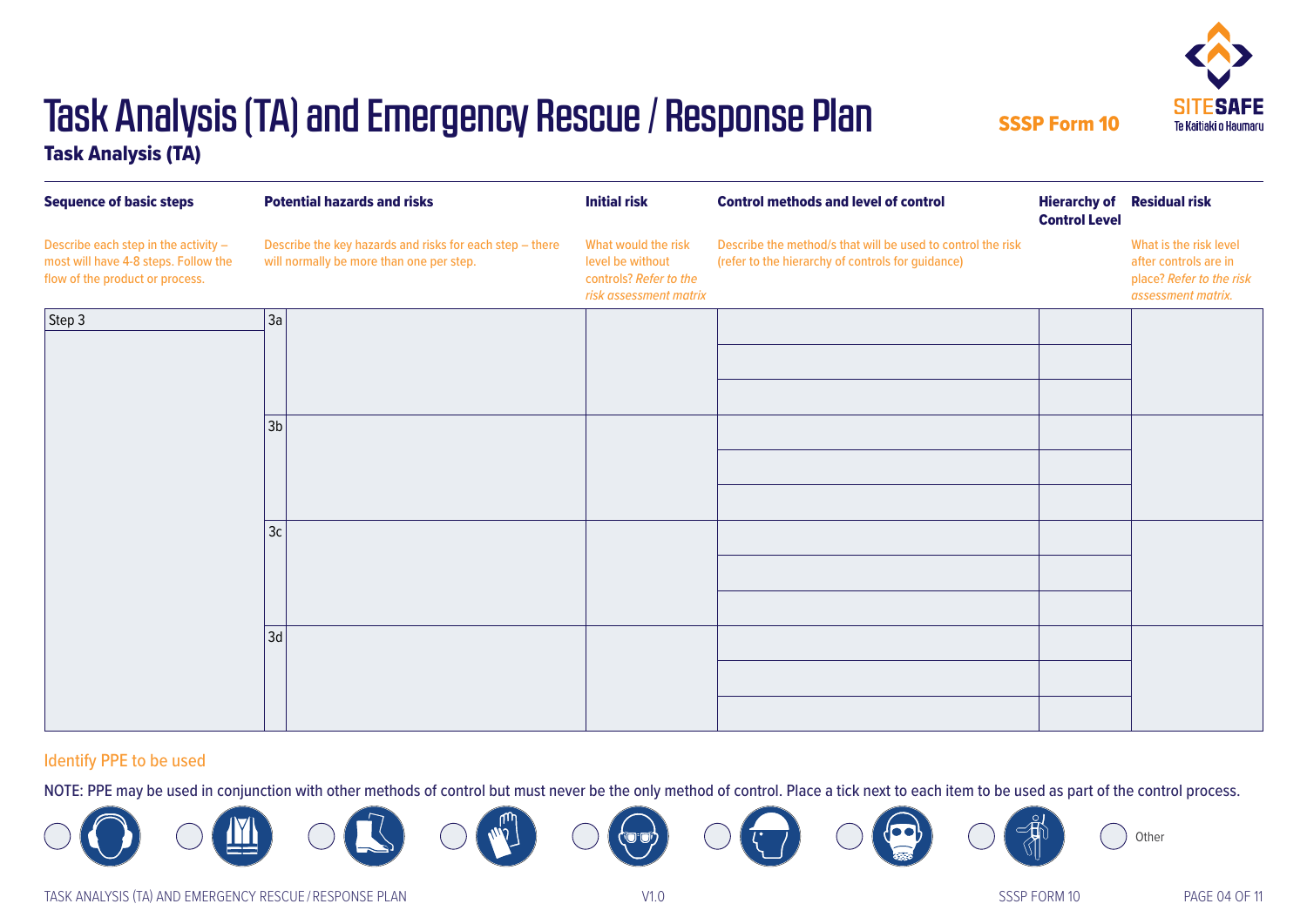

Task Analysis (TA)

| <b>Sequence of basic steps</b>                                                                                  | <b>Potential hazards and risks</b>                                                                   | <b>Initial risk</b>                                                                         | <b>Control methods and level of control</b>                                                                      | <b>Hierarchy of</b><br><b>Control Level</b> | <b>Residual risk</b>                                                                              |
|-----------------------------------------------------------------------------------------------------------------|------------------------------------------------------------------------------------------------------|---------------------------------------------------------------------------------------------|------------------------------------------------------------------------------------------------------------------|---------------------------------------------|---------------------------------------------------------------------------------------------------|
| Describe each step in the activity -<br>most will have 4-8 steps. Follow the<br>flow of the product or process. | Describe the key hazards and risks for each step - there<br>will normally be more than one per step. | What would the risk<br>level be without<br>controls? Refer to the<br>risk assessment matrix | Describe the method/s that will be used to control the risk<br>(refer to the hierarchy of controls for guidance) |                                             | What is the risk level<br>after controls are in<br>place? Refer to the risk<br>assessment matrix. |
| Step $4$                                                                                                        | 4a                                                                                                   |                                                                                             |                                                                                                                  |                                             |                                                                                                   |
|                                                                                                                 |                                                                                                      |                                                                                             |                                                                                                                  |                                             |                                                                                                   |
|                                                                                                                 |                                                                                                      |                                                                                             |                                                                                                                  |                                             |                                                                                                   |
|                                                                                                                 | 4 <sub>b</sub>                                                                                       |                                                                                             |                                                                                                                  |                                             |                                                                                                   |
|                                                                                                                 |                                                                                                      |                                                                                             |                                                                                                                  |                                             |                                                                                                   |
|                                                                                                                 |                                                                                                      |                                                                                             |                                                                                                                  |                                             |                                                                                                   |
|                                                                                                                 | 4c                                                                                                   |                                                                                             |                                                                                                                  |                                             |                                                                                                   |
|                                                                                                                 |                                                                                                      |                                                                                             |                                                                                                                  |                                             |                                                                                                   |
|                                                                                                                 |                                                                                                      |                                                                                             |                                                                                                                  |                                             |                                                                                                   |
|                                                                                                                 | 4d                                                                                                   |                                                                                             |                                                                                                                  |                                             |                                                                                                   |
|                                                                                                                 |                                                                                                      |                                                                                             |                                                                                                                  |                                             |                                                                                                   |
|                                                                                                                 |                                                                                                      |                                                                                             |                                                                                                                  |                                             |                                                                                                   |

#### Identify PPE to be used

NOTE: PPE may be used in conjunction with other methods of control but must never be the only method of control. Place a tick next to each item to be used as part of the control process.

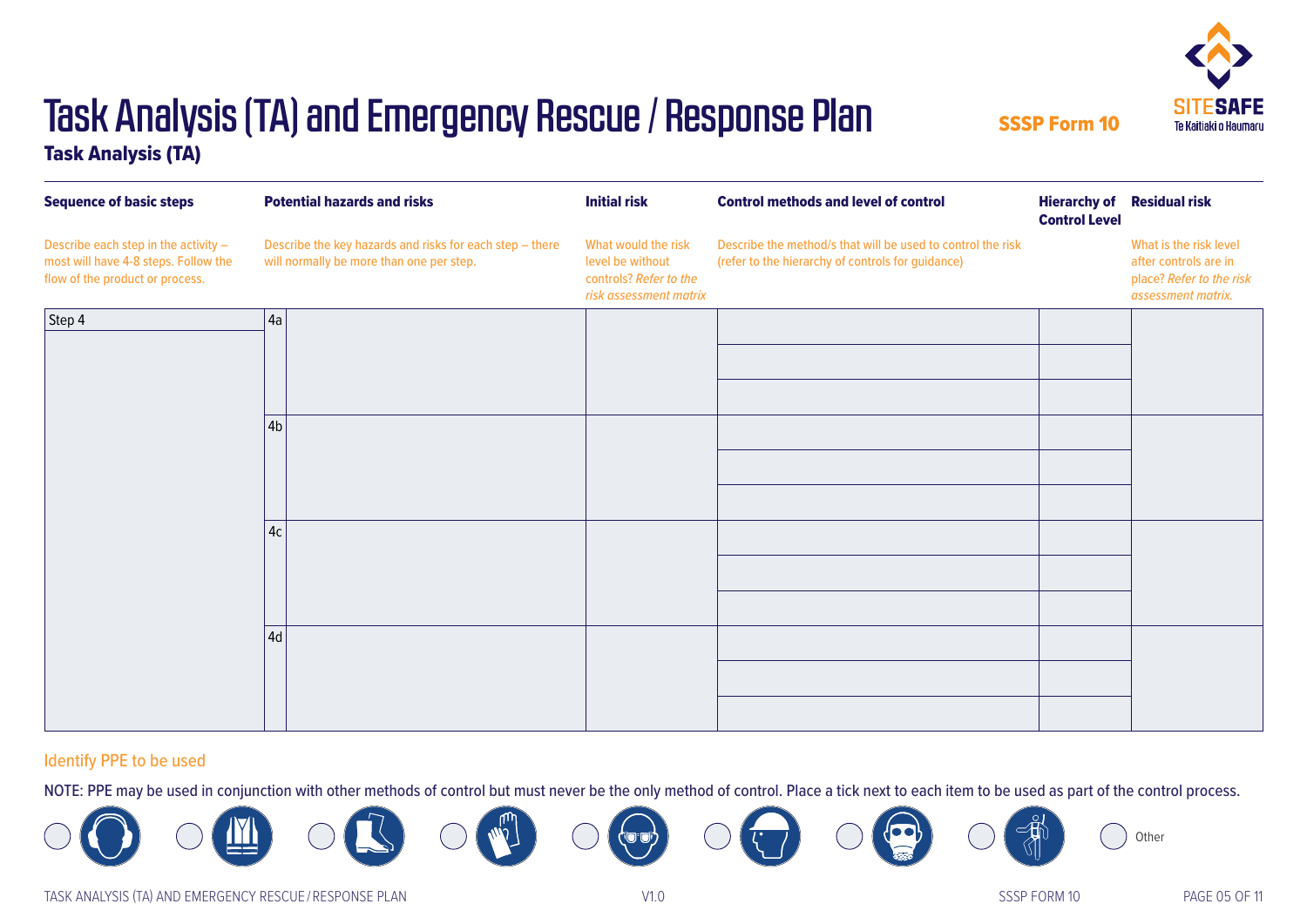

Task Analysis (TA)

| <b>Sequence of basic steps</b>                                                                                  | <b>Potential hazards and risks</b>                                                                   | <b>Initial risk</b>                                                                         | <b>Control methods and level of control</b>                                                                      | <b>Hierarchy of</b><br><b>Control Level</b> | <b>Residual risk</b>                                                                              |
|-----------------------------------------------------------------------------------------------------------------|------------------------------------------------------------------------------------------------------|---------------------------------------------------------------------------------------------|------------------------------------------------------------------------------------------------------------------|---------------------------------------------|---------------------------------------------------------------------------------------------------|
| Describe each step in the activity -<br>most will have 4-8 steps. Follow the<br>flow of the product or process. | Describe the key hazards and risks for each step - there<br>will normally be more than one per step. | What would the risk<br>level be without<br>controls? Refer to the<br>risk assessment matrix | Describe the method/s that will be used to control the risk<br>(refer to the hierarchy of controls for guidance) |                                             | What is the risk level<br>after controls are in<br>place? Refer to the risk<br>assessment matrix. |
| Step 5                                                                                                          | 5a                                                                                                   |                                                                                             |                                                                                                                  |                                             |                                                                                                   |
|                                                                                                                 |                                                                                                      |                                                                                             |                                                                                                                  |                                             |                                                                                                   |
|                                                                                                                 |                                                                                                      |                                                                                             |                                                                                                                  |                                             |                                                                                                   |
|                                                                                                                 | 5b                                                                                                   |                                                                                             |                                                                                                                  |                                             |                                                                                                   |
|                                                                                                                 |                                                                                                      |                                                                                             |                                                                                                                  |                                             |                                                                                                   |
|                                                                                                                 |                                                                                                      |                                                                                             |                                                                                                                  |                                             |                                                                                                   |
|                                                                                                                 | 5c                                                                                                   |                                                                                             |                                                                                                                  |                                             |                                                                                                   |
|                                                                                                                 |                                                                                                      |                                                                                             |                                                                                                                  |                                             |                                                                                                   |
|                                                                                                                 |                                                                                                      |                                                                                             |                                                                                                                  |                                             |                                                                                                   |
|                                                                                                                 | 5d                                                                                                   |                                                                                             |                                                                                                                  |                                             |                                                                                                   |
|                                                                                                                 |                                                                                                      |                                                                                             |                                                                                                                  |                                             |                                                                                                   |
|                                                                                                                 |                                                                                                      |                                                                                             |                                                                                                                  |                                             |                                                                                                   |

#### Identify PPE to be used

NOTE: PPE may be used in conjunction with other methods of control but must never be the only method of control. Place a tick next to each item to be used as part of the control process.

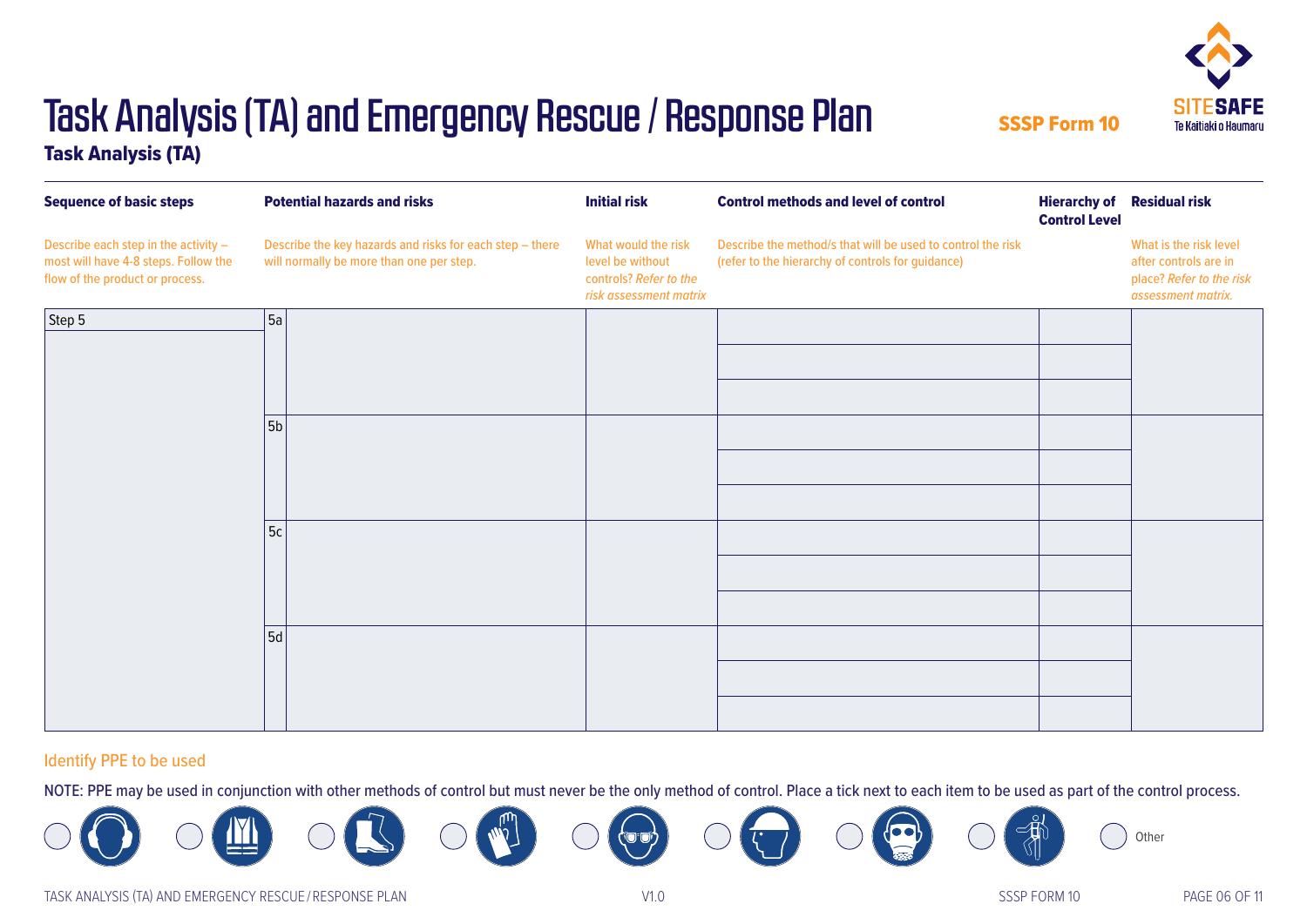

Task Analysis (TA)

| <b>Sequence of basic steps</b>                                                                                  | <b>Potential hazards and risks</b>                                                                   | <b>Initial risk</b>                                                                         | <b>Control methods and level of control</b>                                                                      | <b>Hierarchy of</b><br><b>Control Level</b> | <b>Residual risk</b>                                                                              |
|-----------------------------------------------------------------------------------------------------------------|------------------------------------------------------------------------------------------------------|---------------------------------------------------------------------------------------------|------------------------------------------------------------------------------------------------------------------|---------------------------------------------|---------------------------------------------------------------------------------------------------|
| Describe each step in the activity -<br>most will have 4-8 steps. Follow the<br>flow of the product or process. | Describe the key hazards and risks for each step - there<br>will normally be more than one per step. | What would the risk<br>level be without<br>controls? Refer to the<br>risk assessment matrix | Describe the method/s that will be used to control the risk<br>(refer to the hierarchy of controls for guidance) |                                             | What is the risk level<br>after controls are in<br>place? Refer to the risk<br>assessment matrix. |
| Step 6                                                                                                          | 6a                                                                                                   |                                                                                             |                                                                                                                  |                                             |                                                                                                   |
|                                                                                                                 |                                                                                                      |                                                                                             |                                                                                                                  |                                             |                                                                                                   |
|                                                                                                                 |                                                                                                      |                                                                                             |                                                                                                                  |                                             |                                                                                                   |
|                                                                                                                 | 6b                                                                                                   |                                                                                             |                                                                                                                  |                                             |                                                                                                   |
|                                                                                                                 |                                                                                                      |                                                                                             |                                                                                                                  |                                             |                                                                                                   |
|                                                                                                                 |                                                                                                      |                                                                                             |                                                                                                                  |                                             |                                                                                                   |
|                                                                                                                 | 6c                                                                                                   |                                                                                             |                                                                                                                  |                                             |                                                                                                   |
|                                                                                                                 |                                                                                                      |                                                                                             |                                                                                                                  |                                             |                                                                                                   |
|                                                                                                                 |                                                                                                      |                                                                                             |                                                                                                                  |                                             |                                                                                                   |
|                                                                                                                 | 6d                                                                                                   |                                                                                             |                                                                                                                  |                                             |                                                                                                   |
|                                                                                                                 |                                                                                                      |                                                                                             |                                                                                                                  |                                             |                                                                                                   |
|                                                                                                                 |                                                                                                      |                                                                                             |                                                                                                                  |                                             |                                                                                                   |

#### Identify PPE to be used

NOTE: PPE may be used in conjunction with other methods of control but must never be the only method of control. Place a tick next to each item to be used as part of the control process.

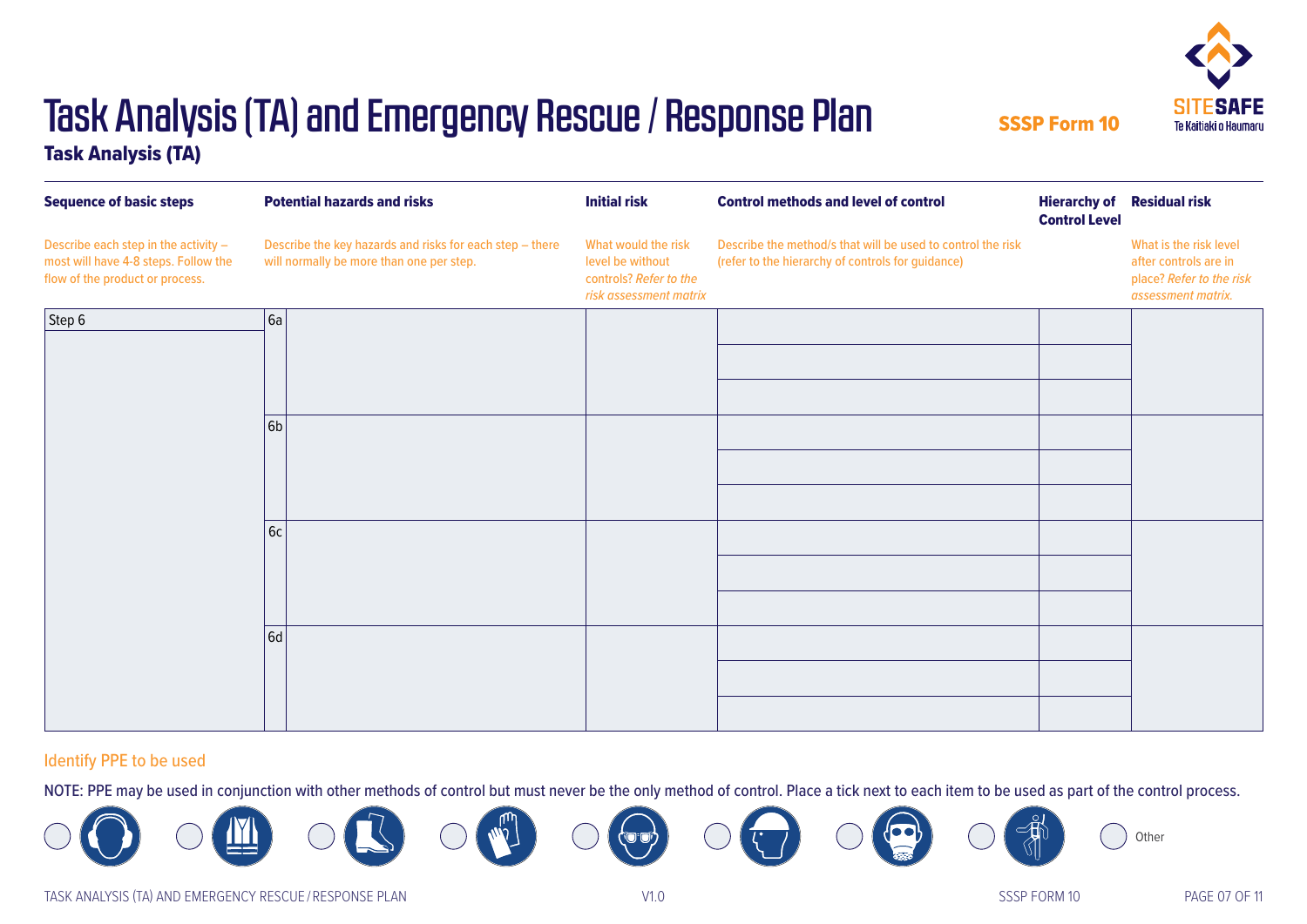

Task Analysis (TA)

| <b>Sequence of basic steps</b>                                                                                  | <b>Potential hazards and risks</b>                                                                   | <b>Initial risk</b>                                                                         | <b>Control methods and level of control</b>                                                                      | <b>Hierarchy of</b><br><b>Control Level</b> | <b>Residual risk</b>                                                                              |
|-----------------------------------------------------------------------------------------------------------------|------------------------------------------------------------------------------------------------------|---------------------------------------------------------------------------------------------|------------------------------------------------------------------------------------------------------------------|---------------------------------------------|---------------------------------------------------------------------------------------------------|
| Describe each step in the activity -<br>most will have 4-8 steps. Follow the<br>flow of the product or process. | Describe the key hazards and risks for each step - there<br>will normally be more than one per step. | What would the risk<br>level be without<br>controls? Refer to the<br>risk assessment matrix | Describe the method/s that will be used to control the risk<br>(refer to the hierarchy of controls for guidance) |                                             | What is the risk level<br>after controls are in<br>place? Refer to the risk<br>assessment matrix. |
| Step 7                                                                                                          | 7a                                                                                                   |                                                                                             |                                                                                                                  |                                             |                                                                                                   |
|                                                                                                                 |                                                                                                      |                                                                                             |                                                                                                                  |                                             |                                                                                                   |
|                                                                                                                 |                                                                                                      |                                                                                             |                                                                                                                  |                                             |                                                                                                   |
|                                                                                                                 | 7b                                                                                                   |                                                                                             |                                                                                                                  |                                             |                                                                                                   |
|                                                                                                                 |                                                                                                      |                                                                                             |                                                                                                                  |                                             |                                                                                                   |
|                                                                                                                 |                                                                                                      |                                                                                             |                                                                                                                  |                                             |                                                                                                   |
|                                                                                                                 | 7c                                                                                                   |                                                                                             |                                                                                                                  |                                             |                                                                                                   |
|                                                                                                                 |                                                                                                      |                                                                                             |                                                                                                                  |                                             |                                                                                                   |
|                                                                                                                 |                                                                                                      |                                                                                             |                                                                                                                  |                                             |                                                                                                   |
|                                                                                                                 | 7d                                                                                                   |                                                                                             |                                                                                                                  |                                             |                                                                                                   |
|                                                                                                                 |                                                                                                      |                                                                                             |                                                                                                                  |                                             |                                                                                                   |
|                                                                                                                 |                                                                                                      |                                                                                             |                                                                                                                  |                                             |                                                                                                   |

#### Identify PPE to be used

NOTE: PPE may be used in conjunction with other methods of control but must never be the only method of control. Place a tick next to each item to be used as part of the control process.

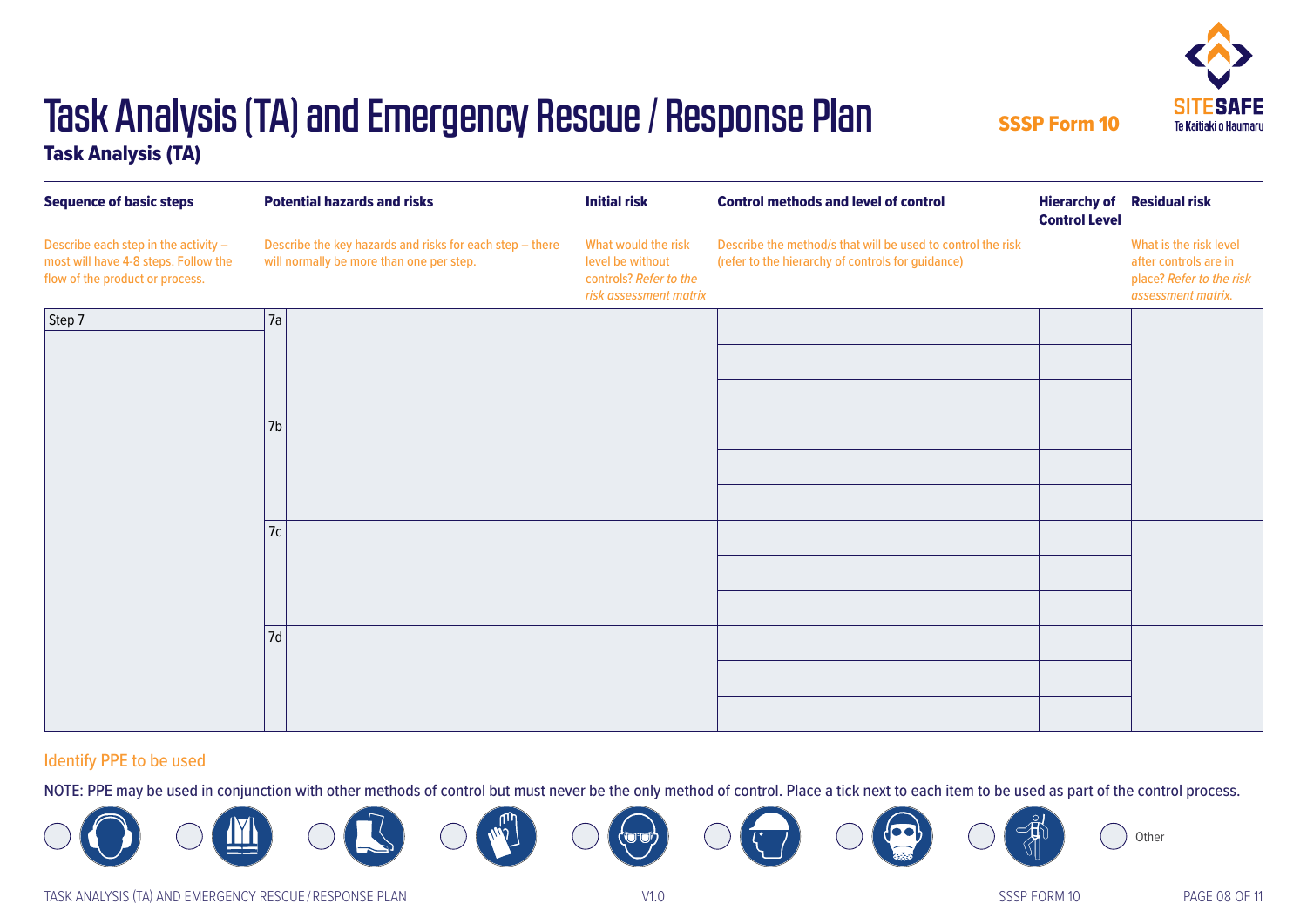

Task Analysis (TA)

| <b>Sequence of basic steps</b>                                                                                  | <b>Potential hazards and risks</b>                                                                   | <b>Initial risk</b>                                                                         | <b>Control methods and level of control</b>                                                                      | <b>Hierarchy of</b><br><b>Control Level</b> | <b>Residual risk</b>                                                                              |
|-----------------------------------------------------------------------------------------------------------------|------------------------------------------------------------------------------------------------------|---------------------------------------------------------------------------------------------|------------------------------------------------------------------------------------------------------------------|---------------------------------------------|---------------------------------------------------------------------------------------------------|
| Describe each step in the activity -<br>most will have 4-8 steps. Follow the<br>flow of the product or process. | Describe the key hazards and risks for each step - there<br>will normally be more than one per step. | What would the risk<br>level be without<br>controls? Refer to the<br>risk assessment matrix | Describe the method/s that will be used to control the risk<br>(refer to the hierarchy of controls for guidance) |                                             | What is the risk level<br>after controls are in<br>place? Refer to the risk<br>assessment matrix. |
| Step 8                                                                                                          | 8a                                                                                                   |                                                                                             |                                                                                                                  |                                             |                                                                                                   |
|                                                                                                                 |                                                                                                      |                                                                                             |                                                                                                                  |                                             |                                                                                                   |
|                                                                                                                 |                                                                                                      |                                                                                             |                                                                                                                  |                                             |                                                                                                   |
|                                                                                                                 | 8 <sub>b</sub>                                                                                       |                                                                                             |                                                                                                                  |                                             |                                                                                                   |
|                                                                                                                 |                                                                                                      |                                                                                             |                                                                                                                  |                                             |                                                                                                   |
|                                                                                                                 |                                                                                                      |                                                                                             |                                                                                                                  |                                             |                                                                                                   |
|                                                                                                                 | 8c                                                                                                   |                                                                                             |                                                                                                                  |                                             |                                                                                                   |
|                                                                                                                 |                                                                                                      |                                                                                             |                                                                                                                  |                                             |                                                                                                   |
|                                                                                                                 |                                                                                                      |                                                                                             |                                                                                                                  |                                             |                                                                                                   |
|                                                                                                                 | 8d                                                                                                   |                                                                                             |                                                                                                                  |                                             |                                                                                                   |
|                                                                                                                 |                                                                                                      |                                                                                             |                                                                                                                  |                                             |                                                                                                   |
|                                                                                                                 |                                                                                                      |                                                                                             |                                                                                                                  |                                             |                                                                                                   |

#### Identify PPE to be used

NOTE: PPE may be used in conjunction with other methods of control but must never be the only method of control. Place a tick next to each item to be used as part of the control process.

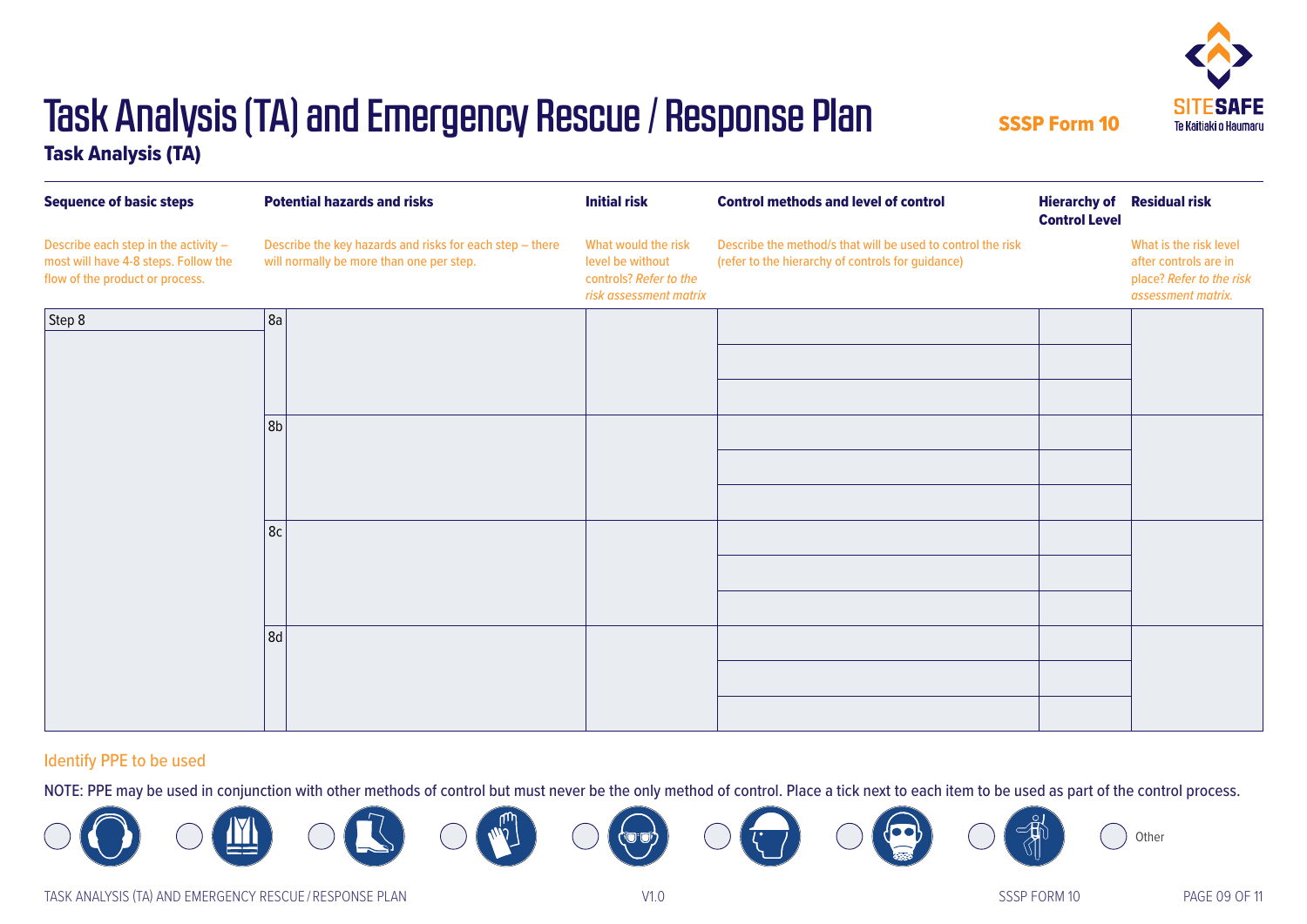

#### Risk Assessment Matrix and Hierarchy of controls

|                                    | <b>Risk</b>                                                               | <b>CONSIDER THE LIKELIHOOD OF A HAZARDOUS EVENT OCCURRING</b> |                              |                                 |                            |                                 |  |
|------------------------------------|---------------------------------------------------------------------------|---------------------------------------------------------------|------------------------------|---------------------------------|----------------------------|---------------------------------|--|
| <b>Assessment</b><br><b>Matrix</b> |                                                                           | <b>Very unlikely</b><br>to happen                             | <b>Unlikely to</b><br>happen | <b>Possibly could</b><br>happen | <b>Likely to</b><br>happen | <b>Very likely</b><br>to happen |  |
|                                    | <b>Catastrophic</b><br>(e.g fatal)                                        | <b>Moderate</b>                                               | <b>Moderate</b>              | <b>High</b>                     | <b>Critical</b>            | <b>Critical</b>                 |  |
| <b>INJURY/ILLNESS</b>              | <b>Major</b><br>(e.g Permanent Disability)                                | Low                                                           | <b>Moderate</b>              | <b>Moderate</b>                 | <b>High</b>                | <b>Critical</b>                 |  |
| 5<br><b>SEVERITY</b>               | <b>Moderate</b><br>(e.g Hospitalisation/Short<br>or Long Term Disability) | Low                                                           | <b>Moderate</b>              | <b>Moderate</b>                 | <b>Moderate</b>            | <b>High</b>                     |  |
| Ë                                  | <b>Minor</b><br>(e.g First Aid)                                           | <b>Very Low</b>                                               | Low                          | <b>Moderate</b>                 | <b>Moderate</b>            | <b>Moderate</b>                 |  |
| <b>CONSIDER</b>                    | <b>Superficial</b><br>(e.g No Treatment Required)                         | <b>Very Low</b>                                               | <b>Very Low</b>              | Low                             | Low                        | <b>Moderate</b>                 |  |

- 1. Determine risk by identifying the potential harm (horizontal rows).
- 2. Then choose the most realistic likelihood (vertical columns)
- 3. Where the two converge is the "Risk Level" for that situation.
- 4. Use the Control Hierarchy to guide the selection of control methods that will be applied
- 5. The risk level after controls MUST be significantly lower than the risk level without controls.
- 6. If the controls do not provide an acceptable level of risk reduction, the risk process must be repeated until the level is safe.
- 7. If the hazard itself cannot be completely removed (Elimination) then the focus must be on reducing severity or decreasing likelihood (or both) so as to reduce the risk level from what it originally was.
- 8. If the risk level cannot be sufficiently reduced, the entire activity must be reviewed and replanned until a safer alternative methodology is devised.



SSSP Form 10

- 1. Applying the control hierarchy is the required method to provide an effective control to a hazard or high risk situation.
- 2. The most effective solutions are in sections 1 & 2 of the list. The reason they are effective is because they deal directly with the problem.
- The least effective (sections 3 & 4) are weaker solutions because they rely heavily on people remembering to do something.
- 4. Neither section 3 or 4 should be used in isolation. On their own, neither of these have any effect on the actual problem.
- 5. Ultimately the solution should be a combination of sections 1 & 2 with assistance from sections 3 & 4
- 6. Note that elimination does not necessarily mean eliminate the entire hazard, although that would be preferable. Elimination of parts of the problem may still significantly reduce the overall risk level. Consider the severity of injury/illness